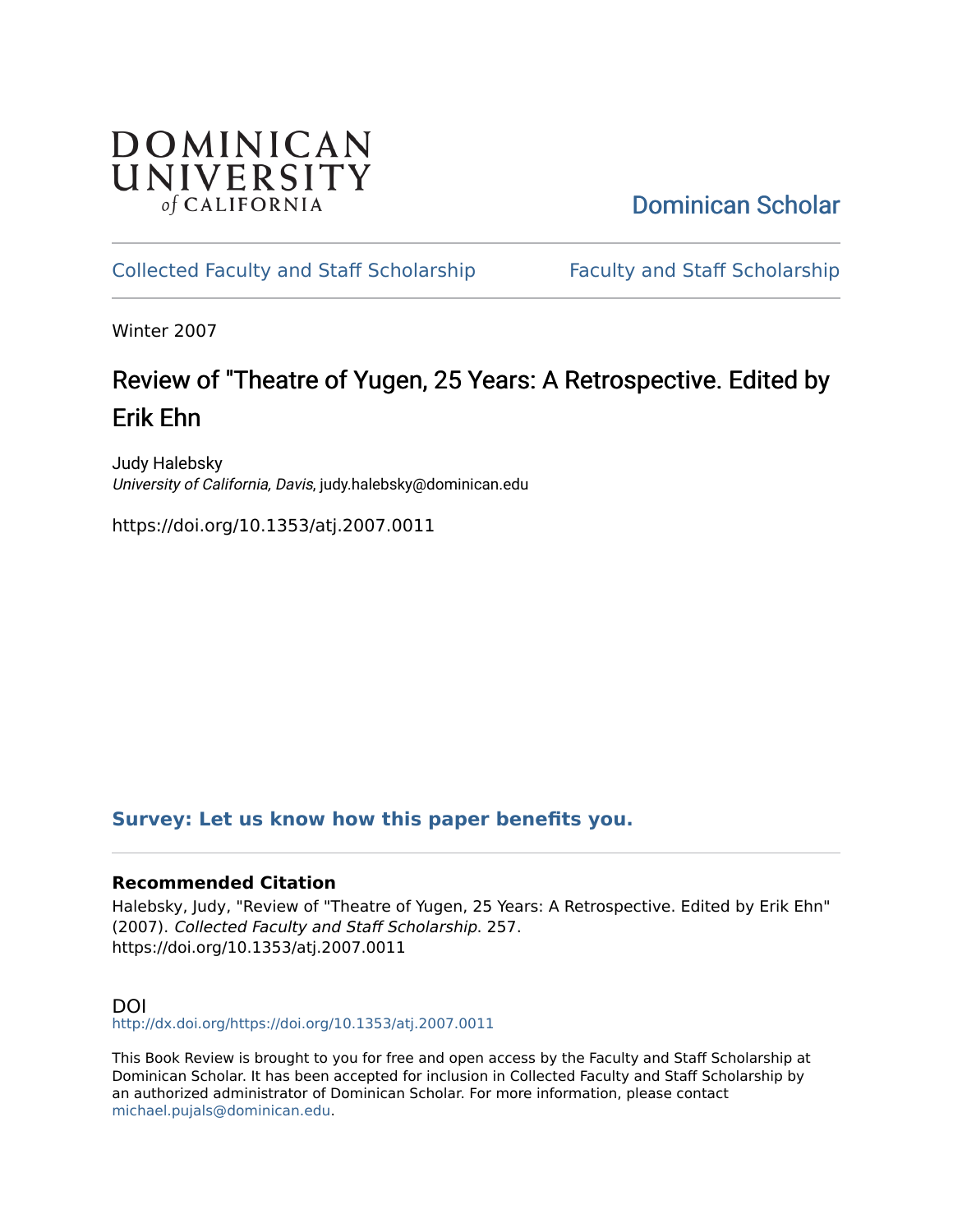#### BOOK REVIEWS 299

In part 2 of the book, Quinn demonstrates the impact of this new aesthetic on the material performed. Zeami's deepening appreciation of allusive language to pique the interest of sophisticated audiences led him to create a more literary theatre in which graceful language would be smoothly embodied by skilled actors with a poetic sensibility. Quinn illustrates this through a comprehensive analysis of Zeami's play *Takasago.* She provides not only detailed insights into composition and structure of *nö* plays, but also reveals the allusive interconnectedness between literary text and performance, "An echo chamber of allusions," as she puts it (p. 7). This is an extraordinary piece of work as Quinn combines in-depth literary analysis with detailed explication of Zeami's compositional methods while making comparisons with earlier *waka* and *renga* commentaries along the way. Through Quinn's analysis, one sees the multivalent nature of metaphor in *nö* in which action and language signify multiple meanings. The linguistic and literary analysis reveals the method, process, and poetics of Zeami's dramaturgy through illuminating illustrations of *nö* texts (helpfully presented as side-by-side English translations with *romanji*).

In the final section of the book Quinn looks deeply into *Kyü'i,* Zeami's late treatise on actor training. The discussion of the "nine levels" of accomplishment elucidates the relationship between Zeami's Buddhist imagery and its practical application to the work of the actor. Quinn also reveals Zeami's deep understanding of Buddhist and Daoist conceptions of "being" and "nonbeing" and the way he linked these ideas to matters of acting technique and "attunement" with the audience.

There is much more to this volume than can be treated here. Literary, linguistic, historical, aesthetic, and philosophical aspects of Zeami's theories about acting and dramaturgy are all explored in admirable detail. The annotated translations of *Sandö* and *Takasago,* an extensive character glossary of the many Japanese names and terms, an excellent bibliography, an index, and nearly a hundred pages of detailed endnotes provide valuable resources for scholars and students of *nö.* The book may also be of interest to students of Japanese language, history, and culture. Although it is certainly not an acting manual, this book that deeply examines some of the most profound aspects of the acting process could be inspiring for advanced students and teachers of acting, especially when read in conjunction with Zeami's treatises.

> Margaret Coldiron *University of Reading*

THEATRE OF YUGEN, 25 YEARS: A RETROSPECTIVE. Edited by Erik Ehn. San Francisco: Theatre of Yugen, 2004. 115 pp. Paper \$25.00; institutions \$15.00.

*Theatre of Yugen, 25 Years,* edited by American playwright and a theatre collaborator Erik Ehn, documents how a Japanese theatre practice of *nö* and *kyögen* through the work of director Yuriko Doi took root in San Francisco. It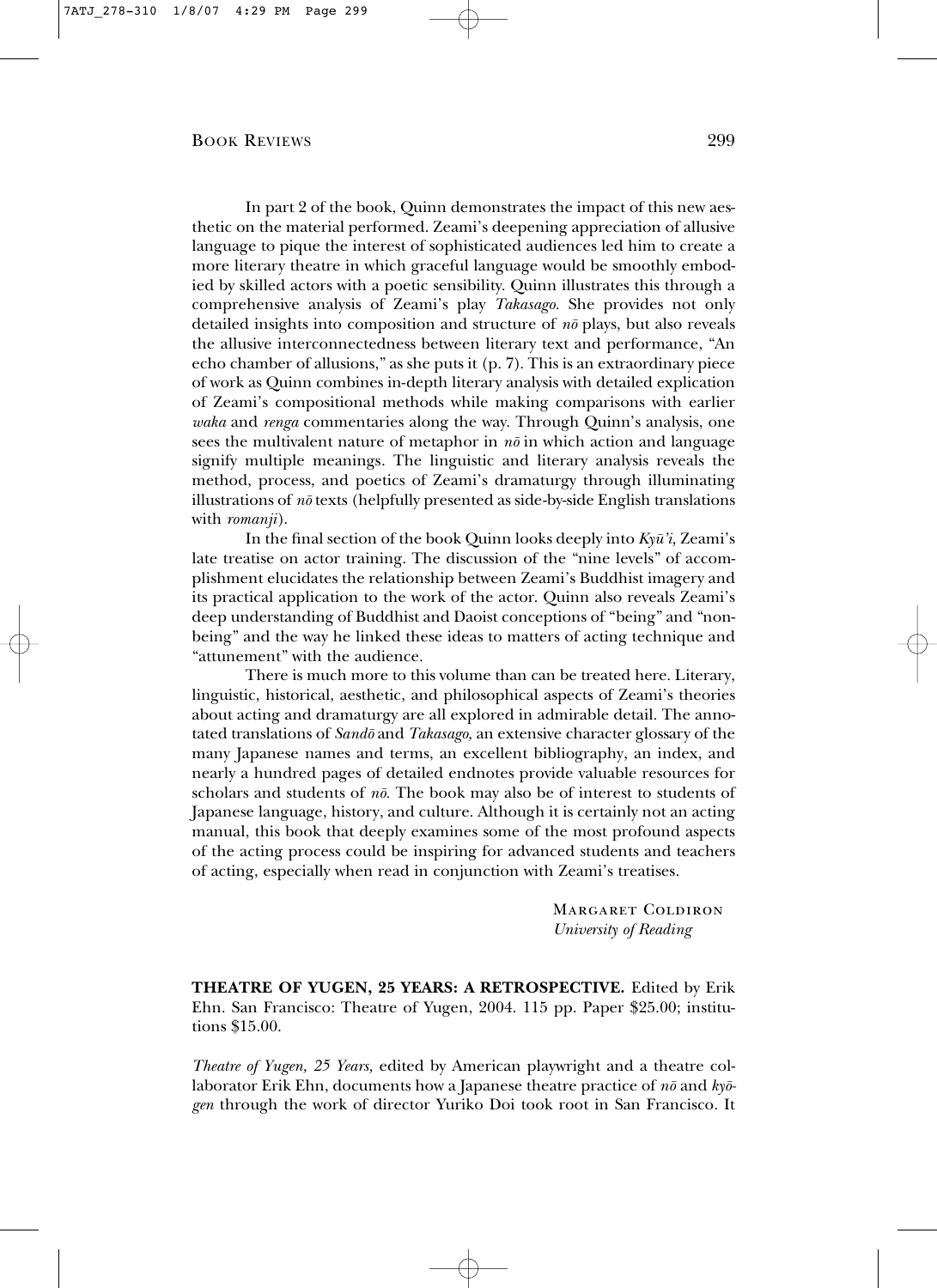notes the struggles, adaptations, and transformations that enabled these arts to bloom in American soil.

A central issue in the work of Theatre of Yugen is a constant negotiation of location. This begins with straightforward issues of Doi's move from Japan to the United States in 1967 and the company's nomadic existence before procuring their NOHspace theatre in 1991. More figuratively, the shifting included movement between classical *kyögen/nö* training and performance with the Nomura family of Japan and innovative adaptations of European tales in works such as *Frankenstein* (October 2004) and *Nö Christmas Carol* (December 1993). The struggle of negotiating location—culturally, physically, and theatrically—is reflected in a chronology of the theatre's production history. Productions are divided into six categories: classic *kyögen,* modern *kyögen,* modern or experimental *nö,* fusion, contemporary Japanese, and contemporary American (p. 37).

The work of the company is continually renamed, relabeled, and reframed. The company has sustained a rich body of work for twenty-five years, thus the lack of a definitive location reflects the unique mission of the company and an American resistance to allowing Japanese performance techniques into the canon of practical theatre methods.

In an interview with Ehn, Doi confronts the critics who suggest that the company meet audience expectations by speeding up the pace and by employing naturalized speech rather than the stylized vocal techniques of *nö/kyögen.* Doi is teaching in two directions: she is training actors but also educating audiences to access the form without adjusting to Western expectations of performance.

This book commemorates Doi's long career as the director and founder of the theatre, but also shares with the audience and theatre community the formal and aesthetic qualities of Theatre of Yugen productions. There is a section that defines key terms in the practice of Japanese performance such as the effervescent beauty of *yugen* and aesthetic build from beginning to climax to resolution in  $n\bar{o}'s$  jo-ha-kyu. There are also sections on training, production history, and tours the company has made. Contained within these is a history of the international practice of *nö/kyögen* and insight into the performance philosophy of the art.

The book juxtaposes the first mission statement of the company with a more recent version. The early statement reflected the theatre's aim of fusion theatre within the forms of *nö* and *kyögen,* celebrating the work of the theatre as "the only company in the United States that exclusively performs the 600 year-old *Noh* and *Kyogen* styles of theatre" (p. 7). The recent mission statement of fostering "intercultural understanding" reflects a change from the fusion of two delineated locations to a more liminal and fluid aim.

Much like *nö, Theatre of Yugen, 25 Years* is full of dreams and images. Erik Ehn, designer Libby Zilber, and contributing writers document the development of Yuriko Doi's company in San Francisco through performance histories, personal stories, and humorous anecdotes, illuminated by stunning photographs. Though at first glance this might seem like a decorative coffee